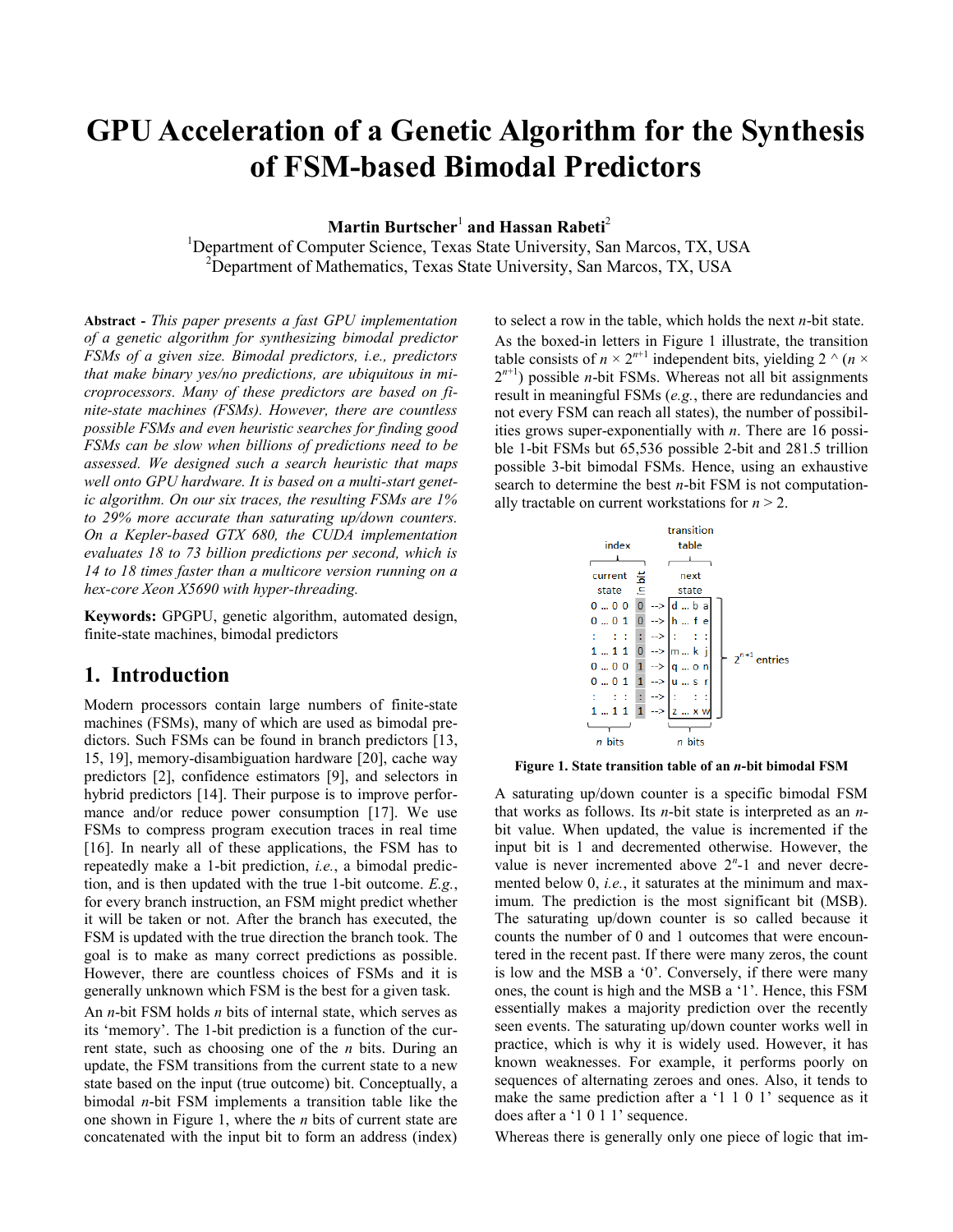plements the FSM in hardware, the *n*-bit state itself is often replicated, resulting in an array of states, to improve the prediction accuracy by retaining separate state for different instructions, cache lines, *etc*. Some of the lower bits of the program counter (PC) of the executing instruction are typically used to select an entry in the state array.

Since performing an exhaustive search for finding the best FSM is computationally intractable for all but the smallest problem sizes, heuristic approaches for finding nearoptimal solutions need to be used. Examples include simulated annealing [1], genetic algorithms [8], ant colony optimization [3], and multi-start search algorithms [5]. We use a combination of a genetic and a multi-start algorithm because it maps particularly well to current GPUs.

Our algorithm generates multiple sets of random transition tables (*i.e.*, FSMs) and then attempts to improve each set independently using a genetic algorithm (GA) until a locally optimal solution is reached. In each GA step, the FSMs of the current 'population' are evaluated to determine how many correct predictions they make on a given input. (The input is a trace of 1-bit events and their corresponding PC values to index the state array.) Then, the next generation of FSMs is created using mutation and crossover operations. A quarter of the new population is generated by mutating random bits of the best-performing FSM from the previous generation, that is, each bit in the state-transition table is randomly flipped with 25% probability. The remaining three quarters of the new population is generated by combining the best FSM with a randomly selected FSM from the previous generation (we chose these values because they result in a simple implementation and good performance). Each of these crossovers uses a different random bit mask to select which bits should be taken from the best FSM. Each bit has a 75% chance of coming from the better 'parent' FSMs. The best FSM is copied over into the new generation to ensure that the performance never drops.

This paper makes the following contributions.

- It presents the first GPUGA for optimizing predictor FSMs.
- It describes how to efficiently map this algorithm to GPUs and compares its performance to multicore CPU code.
- It provides results for Fermi- and Kepler-based GPUs.
- It analyzes, visualizes, and discusses the best FSMs.
- The CUDA source code is publicly available at http://cs.txstate.edu/~burtscher/research/FSM\_GA/.

The rest of this paper is organized as follows. Section 2 explains the CUDA implementation in detail. Section 3 summarizes related work. Section 4 presents the evaluation methodology. Section 5 evaluates the parameter space and discusses the performance results. Section 6 concludes the paper with a summary.

# **2. CUDA implementation**

The combination of a multi-start search with a genetic algorithm for determining well-performing FSMs was chosen because it is particularly well suited for GPU acceleration.

It avoids potential performance hurdles such as uncoalesced memory accesses, thread divergence, and inter-block dependencies. Moreover, it naturally maps to the GPU's block and thread hierarchy and takes advantage of the block scheduler for load balancing.

Each population of FSMs is evaluated in its own block. This makes the blocks independent except for a single atomicMax operation to determine the globally best FSM. Each GA-based search terminates when the performance of the best FSM has not improved over the previous generation. This means that some blocks have to evaluate more generations than other blocks do, resulting in load imbalance. However, the GPU's block scheduler automatically launches another block as soon as one block has finished executing, thus keeping all SMs busy until the scheduler runs out of new blocks towards the end.

For all but very short inputs, the innermost loop that evaluates the prediction accuracy is the most time consuming code section. It iterates over the trace entries, contains no control transfers in its body and is therefore thread divergence-free, reads the trace data in a fully coalesced manner from global memory and also performs fully coalesced reads and writes of the state arrays in local memory. The code exclusively uses integer data and operations.

Users can parameterize the implementation along four dimensions: (1) the population count, which determines the number of blocks, (2) the population size, which determines the number of threads per block, (3) the number of entries per state array, and (4) the size of the FSM. For clarity, we only focus on 3-bit FSMs in this paper.

Given the above assignments and current GPU specifications, the population count has to be between 1 and 65,535 on Fermi and between 1 and  $2^{31}$ -1 on Kepler, the population size needs to be between 1 and 1024, and the number of entries in the state arrays has to be a power of two (for efficiency) between 1 and 32,768 due to local-memory size limitations. All FSM state arrays are initialized to zero. The LSB of the FSM's state is used for making predictions.

To maximally exploit the GPU hardware, it is advisable to select a population count that is substantially larger than the number of blocks the SMs can execute concurrently (to fully load the GPU and to allow the scheduler to balance the load). The population size should be a multiple of 32 (to fill warps entirely) and at least 192 on Fermi (because it can run up to 8 blocks per SM) and 128 on Kepler (because it can run up to 16 blocks per SM) to reach 1536 and 2048 threads per SM, respectively. Larger population counts and sizes result in longer runtimes but potentially also better results. The number of entries in the state arrays is likely problem dependent, but shorter arrays result in better datacache performance and therefore better overall throughput.

The input trace consists of a sequence of 2-byte values, one value per event, where the least significant bit is the true outcome and the remaining 15 bits represent the bottom 15 bits of the PC (that are not always zero). The only constraint is that the trace has to fit into the GPU's main mem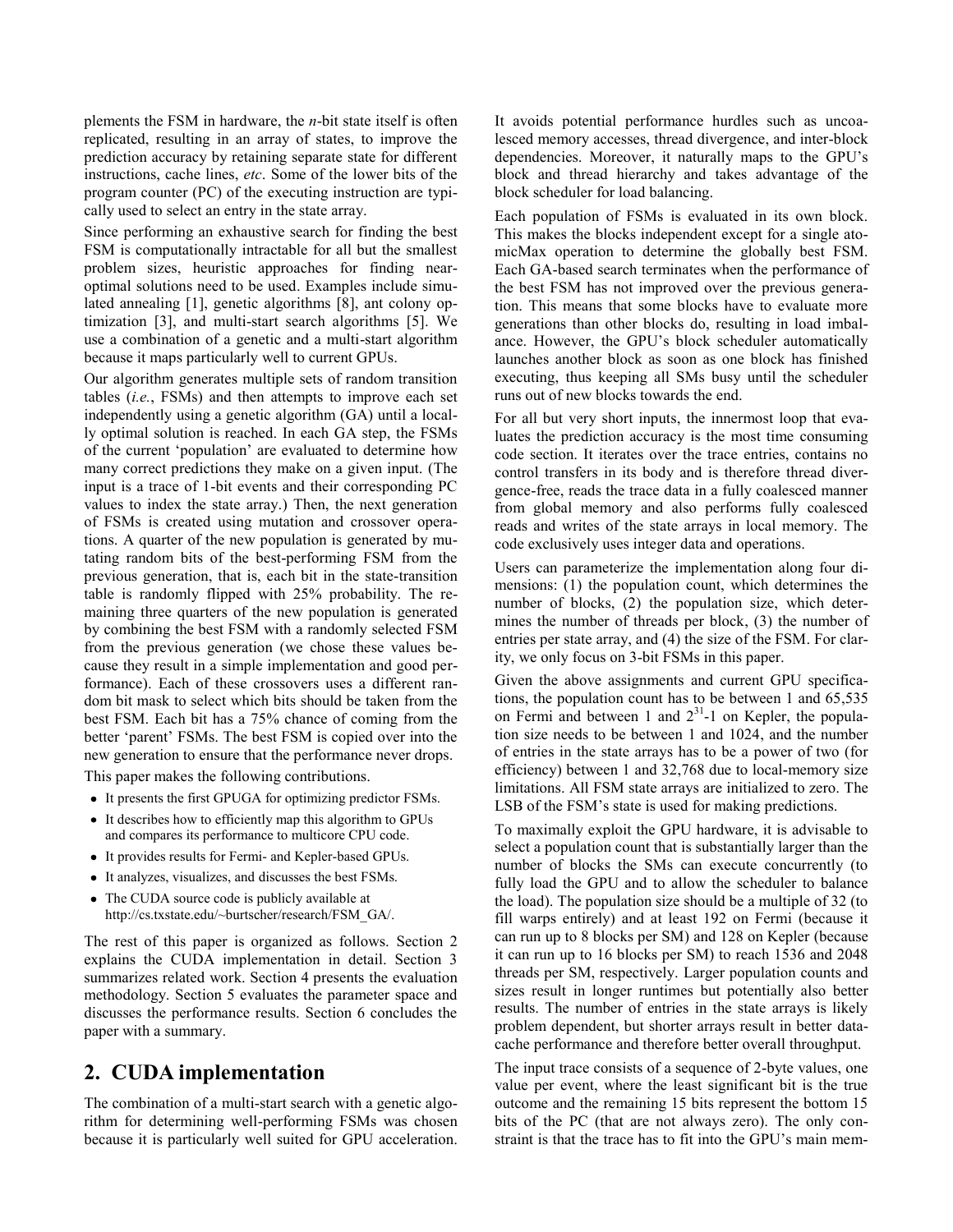ory. For example, a GPU with 2 GB of DRAM can process traces with up to one billion events.

Even though the GA is orders of magnitude faster for large FSMs than an exhaustive search, it still needs to evaluate

state transitions. Assuming a trace with one million events, 128 populations, a population size of 512, and an average of 5 generations, this amounts to 328 billion state transitions to be evaluated. At 30 billion state transitions per second on a fast GPU, this takes about 11 seconds to execute. The same parameters but with a one-billion-event trace result in a runtime of 3 hours, highlighting the importance of accelerating even genetic algorithms. Note that many and/or long traces are necessary to improve the generality of the FSM. Large population sizes and large population counts in particular are needed to improve the prediction accuracy by allowing the GA to diversify, *i.e.*, not get stuck in a local maximum.

The code uses random numbers to initialize the transition tables of the first generation of FSM, to determine the mask values for the crossover operations, and to select bits to flip for the mutation operations. We use the XORWOW pseudo-random number generator from the cuRAND library that is included with CUDA 5.0.

For comparison purposes, we also wrote a multicore CPU version of our code. It is largely the same as the CUDA implementation. In particular, the most time-consuming loop that iterates over the trace entries is identical. The CPU code parallelizes the loops that iterate over the FSMs of a population using OpenMP *parallel for* directives with a dynamic schedule. Since the code uses the *rand\_r* function from the standard C library to generate the random numbers, the results between the C and the CUDA implementations are not directly comparable, which is why we only compare the throughputs.

# **3. Related work**

Fogel *et al.* first developed evolutionary programming [6] and considered using it to evolve FSMs for time-series predictions [7]. Similar to their approach, we evolve FSMs using mutations and crossovers of state transition tables to find better machines. Holland furthered the application of evolutionary techniques by creating Genetic Algorithms (GAs), *i.e.*, a framework of genetic operations on populations of individuals [10].

Since the introduction of CUDA, many genetic algorithms have been accelerated using GPUs, in particular the fitness evaluation, which generally represents the overwhelming majority of the computation (also indicated by our results) [12]. However, to the best of our knowledge, there is no prior work on GPU acceleration of a genetic algorithm for determining good FSMs. The following three projects are the most similar to our work in that their goal is also to automatically generate well-performing FSMs.

Emer and Gloy introduced an algebraic-style notation to express state identification and feedback processes [4]. In their genetic programming search, they represent individuals by a tree that consists of predictor, function, and terminal nodes. The predictors contain dedicated memory (used in dynamic predictions), size and index information as well as conditions for updating the state of the predictor (feedback process). Functions are internal relation operations such as XOR or SATUR (saturating add). Terminals handle the input and updates for each prediction problem. These nodes can be modified in the genetic programming process to evolve more sophisticated predictors. *E.g.*, by performing a crossover they might combine one predictor's function with another predictor (with some constraints) or modify the size of memory allotted for that predictor. The result of the genetic programming search is the most successful predictors with the smallest misprediction ratio (fitness measure) as well as their configurations. Note that Emer and Gloy employ genetic programming to search for (arbitrarily complex) candidate predictors whereas we explore candidate transition tables of fixed-size bimodal FSMs.

Sherwood and Calder introduced an approach that automatically builds FSM predictors designed to find efficient  $n^{\text{th}}$ order Markov model FSMs for small design areas by analyzing profile information [18]. They do not use a genetic algorithm. Rather, they express sets of compact strings in form of regular expressions. By mapping these regular expressions to FSMs, the FSMs can identify the input strings of their corresponding language. A key difference between their work and ours is the use of an  $n^{\text{th}}$ -order Markov model compared to our genetic search. This results in the cost of having to maintain a Markov table for the history of probabilities. Moreover, much of their work is not directed towards performance, which is one of our key objectives.

Jackson and one of us proposed a pure hardware implementation of a genetically evolving set of bimodal FSMs for confidence estimation that does not require intervention from the user or profiling [11]. Confining the method to hardware allows for dynamic adaptation but restricts the population count and size to very small values compared to the software solution presented here.

# **4. Experimental methodology**

### **4.1 Systems and compilers**

We evaluate the CUDA code on two GPUs, a Fermi-based GeForce GTX 480 and a Kepler-based GeForce GTX 680. The GTX 480 has 15 SMs with 480 CUDA cores in total, 1.5 GB of global memory, is clocked at 1.4 GHz, and supports compute capability 2.0. The GTX 680 has 8 SMXs with 1536 CUDA cores in total, 2 GB of global memory, is clocked at 1.05 GHz, and supports compute capability 3.0. The compiler is nvcc version 5.0. The CUDA source code is the same for both GPUs, but the compiler flags are '-O3 -arch=sm\_20' for the Fermi and '-O3 -arch=sm\_30' for the Kepler. The code uses 48 kB of L1 data cache and 16 kB of shared memory per SM.

The CPU code is written in C, parallelized with OpenMP,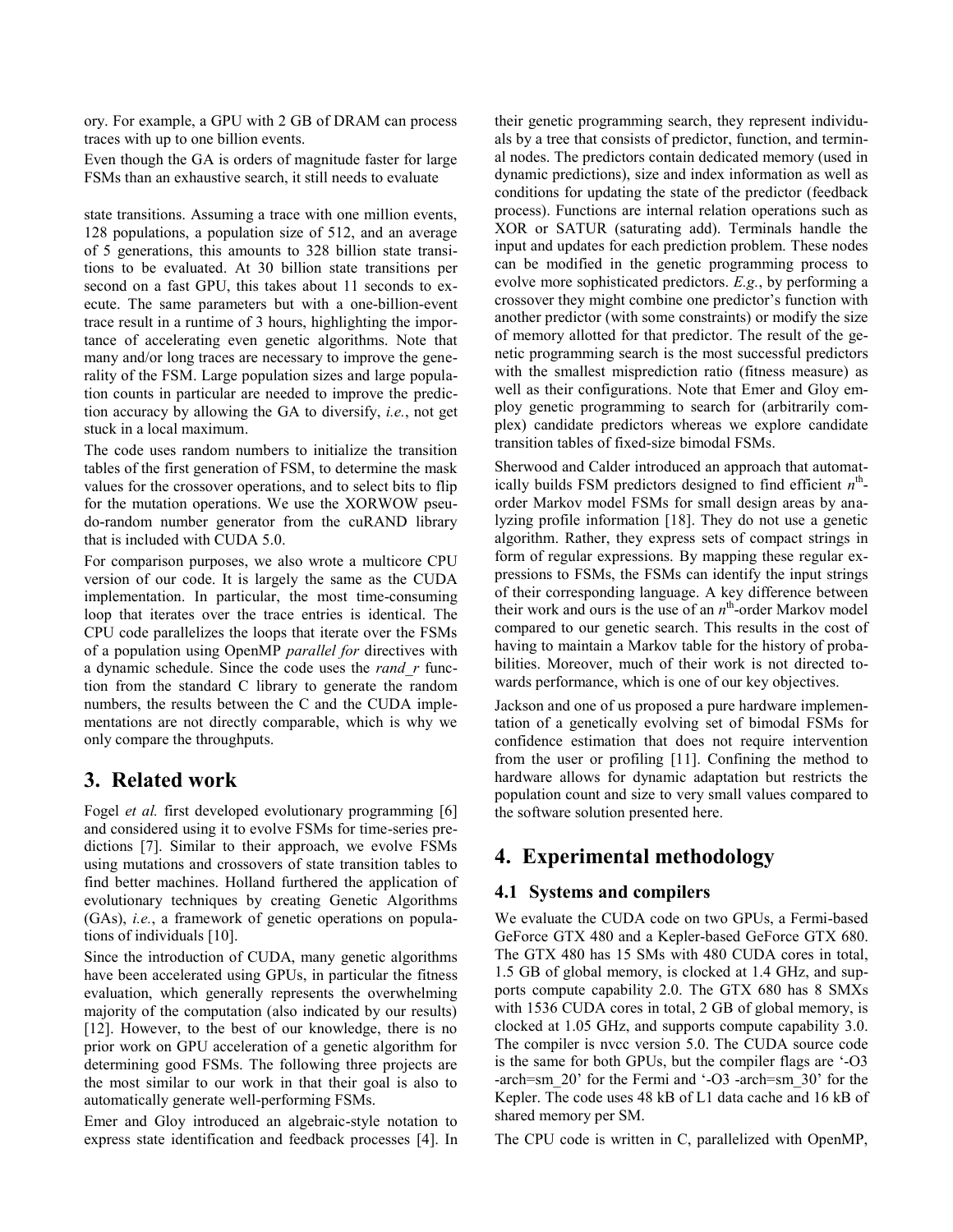and run on two hex-core Xeon X5690 CPUs with hyperthreading, *i.e.*, 24 threads in total. The two processors are clocked at 3.47 GHz, have a 12 MB L3 cache each, and share 24 GB of main memory. Each CPU core has dual 32 kB L1 caches and a 256 kB L2 cache. We use gcc version 4.4.6 with the '-O3 -msse4.2 -fopenmp' switches. The operating system is 64-bit CentOS version 6.3.

To maximize the performance, we hardcode the user selectable parameters, *i.e.*, the population count, the population size, the number of elements in the state arrays, and the FSM size in both the C and CUDA codes. This requires a recompilation after every parameter change but results in faster program execution. Since each of our experiments takes several minutes or longer to run, the approximately one second of compilation time is easily amortized.

#### **4.2 Measurements**

All timing and throughput measurements are performed by instrumenting the source code, *i.e.*, by adding code to count the number of generations and to read a timer before and after the measured code section. We measure the wall time of the CUDA kernel or the C function that evaluates the FSMs and performs the genetic algorithms – which, on our traces, represents essentially all of the total runtime. Each experiment is conducted once because tests showed the runtimes to be quite stable between multiple runs with identical parameters.

#### **4.3 Trace datasets**

We use six datasets for our evaluation. They were extracted from two SPEC programs running on a 64-bit RISC machine. One program is gcc compiling a 638-line C program that implements the Barnes-Hut *n*-body simulation algorithm. The other program is mcf, a combinatorial optimization code running the provided train input. We extracted three traces from the user and library code of both programs (*i.e.*, we did not capture the operating system code, which is negligible in SPEC programs). The first trace records, for all executed branch instructions, whether they were taken or not. The second trace records, for all executed load instructions, whether their effective addresses are stride prefetchable. The third trace records, for all executed load and store instructions that hit in a 2-way associative data cache, whether the first or the second set holds the accessed data.

**Table 1. Trace information**

<span id="page-3-0"></span>

|     | Program Trace type | Length [entries] | Length [MB] |      | Ones [%] Unique PCs | $\neg H(PC)$ |
|-----|--------------------|------------------|-------------|------|---------------------|--------------|
| gcc | branch outcome     | 60,666,667       | 115.7       | 27.0 | 14,881              | 2754.7       |
| gcc | prefetchability    | 97,155,132       | 185.3       | 48.6 | 22,631              | 4476.8       |
| gcc | way selection      | 144,637,560      | 275.9       | 50.4 | 26.420              | 4900.5       |
| mcf | branch outcome     | 29,474,825       | 56.2        | 45.1 | 943                 | 89.8         |
| mcf | prefetchability    | 38,047,003       | 72.6        | 40.0 | 1,698               | 142.3        |
| mcf | way selection      | 61,234,883       | 116.8       | 51.7 | 2,562               | 119.3        |

[Table 1](#page-3-0) summarizes pertinent information about each dataset. The 'ones' column indicates the percentage of the trace entries with a true outcome of '1', that is, how biased the entries are. The unique PCs reflect how many of the 32,768 possible PC values occur in the trace. This determines the maximum number of state-array entries that will be used. However, some PCs occur rarely whereas others are very frequent. To account for this variability, we also computed the entropy of the PCs: *H(PC)*. Raising 2 to the power of this entropy yields a 'weighted' number of PCs and therefore state-array entries, *i.e.*, a measure of the working-set size below which significant aliasing is likely to occur.

## **5. Results**

Unless otherwise stated, the default parameters for our genetic algorithm are a population count of 128, a population size of 512, and 1024 entries in the state arrays. These population counts and sizes result in good 3-bit FSMs and in high throughputs on the GPUs, as they map well to the given architectures. We picked 1024-entry state arrays because that is a reasonable size for hardware tables.

### **5.1 FSM quality**

We first evaluate the quality of the best 3-bit bimodal FSMs that the genetic algorithm finds by comparing them to the 3-bit saturating up/down counter as well as to the optimal bimodal 1-bit and 2-bit FSMs, which were determined with an exhaustive search. [Figure 2](#page-4-0) plots the misprediction ratio in percent against the state-array size for the four types of FSMs. The left panels refer to gcc and the right panels to mcf. The top pair of panels shows the results for the branch outcome traces, the middle pair for the stride prefetchability traces, and the bottom pair for the cache way traces. Note that the y-axes are different for each panel and are not zero based to improve readability.

The optimal 1-bit FSM performs relatively poorly, especially on the two branch outcome traces, because it retains the least amount of state. Nevertheless, it occasionally outperforms the 3-bit saturating up/down counter on the nonbranch traces, particularly with large state arrays. On mcf's cache way trace, the optimal 1-bit FSM is consistently and significantly better than the 3-bit counter, which is the worst FSM on that trace. This highlights that saturating counters are not always good choices, particularly when predicting non-branch events.

On both branch traces, the optimal 2-bit FSM is, in fact, the 2-bit saturating up/down counter (with large state arrays). Interestingly the 3-bit saturating up/down counter always outperforms the 2-bit counter on gcc, but on mcf the 3-bit counter is sometimes worse than the 2-bit counter. The optimal 2-bit FSM always outperforms the optimal 1-bit FSM because the 2-bit FSMs are a superset of all possible 1-bit FSMs. The optimal 2-bit FSM often beats the 3-bit counter except on the gcc branch trace. Yet, the optimal 2 bit FSM never outperforms the best 3-bit FSM produced by the GA, indicating that the genetic algorithm works well. Exam Trace type Length [entries] Length [MB] Ones [%] Unique PCs  $2^{n\times n}$  optimal 2-bit FSM always outperforms the optimal 1-bit  $\frac{gc}{SC}$  Length [60,66667 115.7 2.520 14.881.2754.27 185.3 48.5 22.531 4476.8 are a supers

In fact, on our traces, the GA always yields the best FSM for all state-array sizes tested. These FSMs perform 1% to 90% better than the optimal 1-bit FSM, 1% to 29% better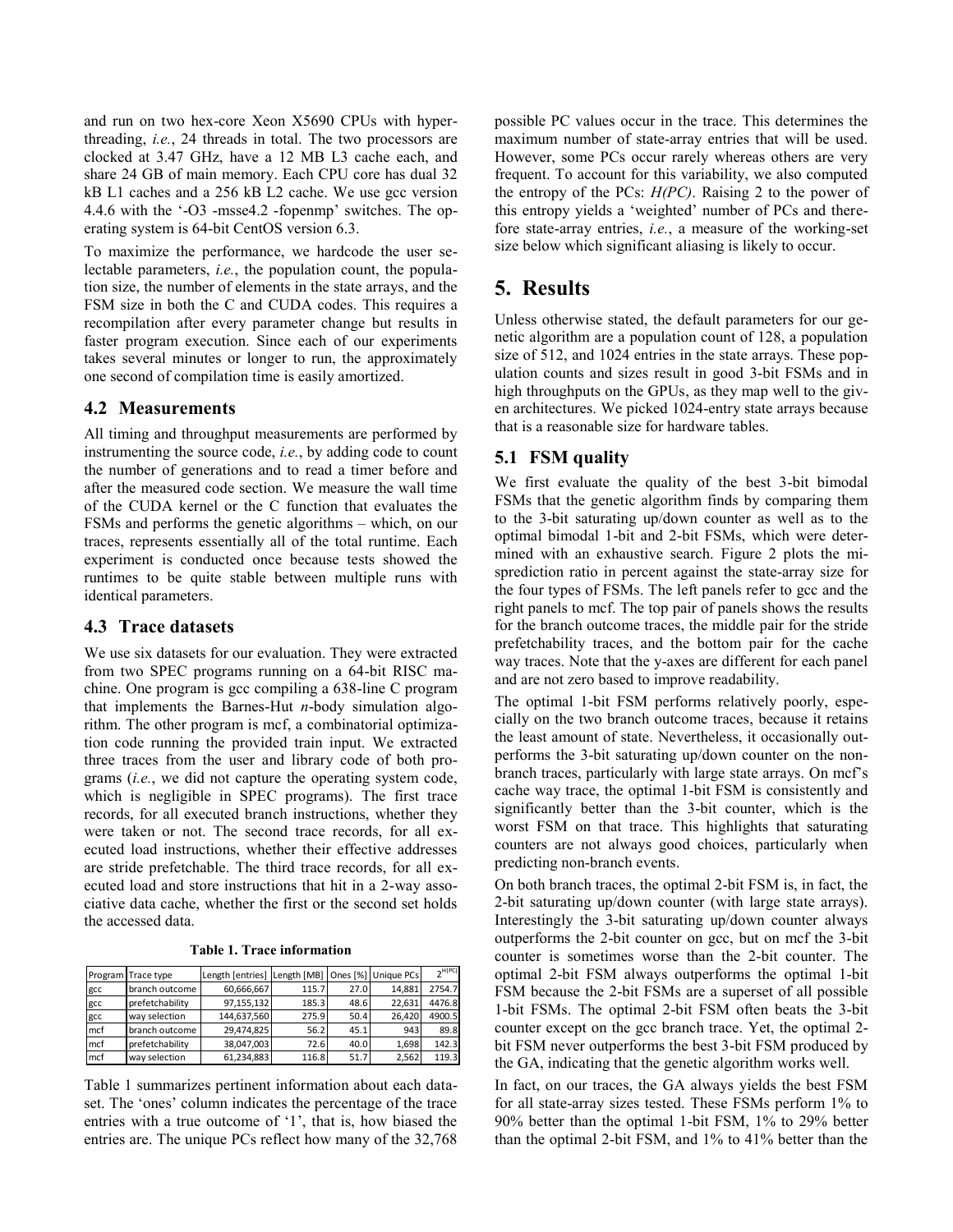3-bit saturating counter. Importantly, on all six traces, the best 3-bit FSM often outperforms (by up to 26%) the optimal 2-bit FSM with twice the state-array entries, making the 3-bit FSM the more state-efficient solution. Similarly, the best 3-bit FSM often outperforms (by up to 52%) the optimal 1-bit FSM with four times as many state-array entries, again making the 3-bit FSM more size efficient.

Interestingly, on five of the six traces, the best FSMs sometimes perform worse with larger state arrays. This generally happens at the low end, where the aliasing in the state array is high. Apparently, increased aliasing does not always hurt the prediction accuracy. In fact, the mcf cache-way trace is

best predicted by all four FSM types when they are only given one entry in the state array. Clearly, there is a substantial amount of correlation between the selected cache way in this trace, which, overall, is the most difficult-topredict of our six traces.

Notwithstanding the constructive aliasing in very small state arrays with 16 or fewer entries, we find that the entropy-based minimal number of needed entries (*cf.* the last column in [Table 1\)](#page-3-0) accurately indicate the state-array size above which the performance improvement flattens out in all six panels of [Figure 2.](#page-4-0)



<span id="page-4-0"></span>**Figure 2. Percent misses (y-axes) for different state-array sizes (x-axes) of four bimodal FSMs on the six traces**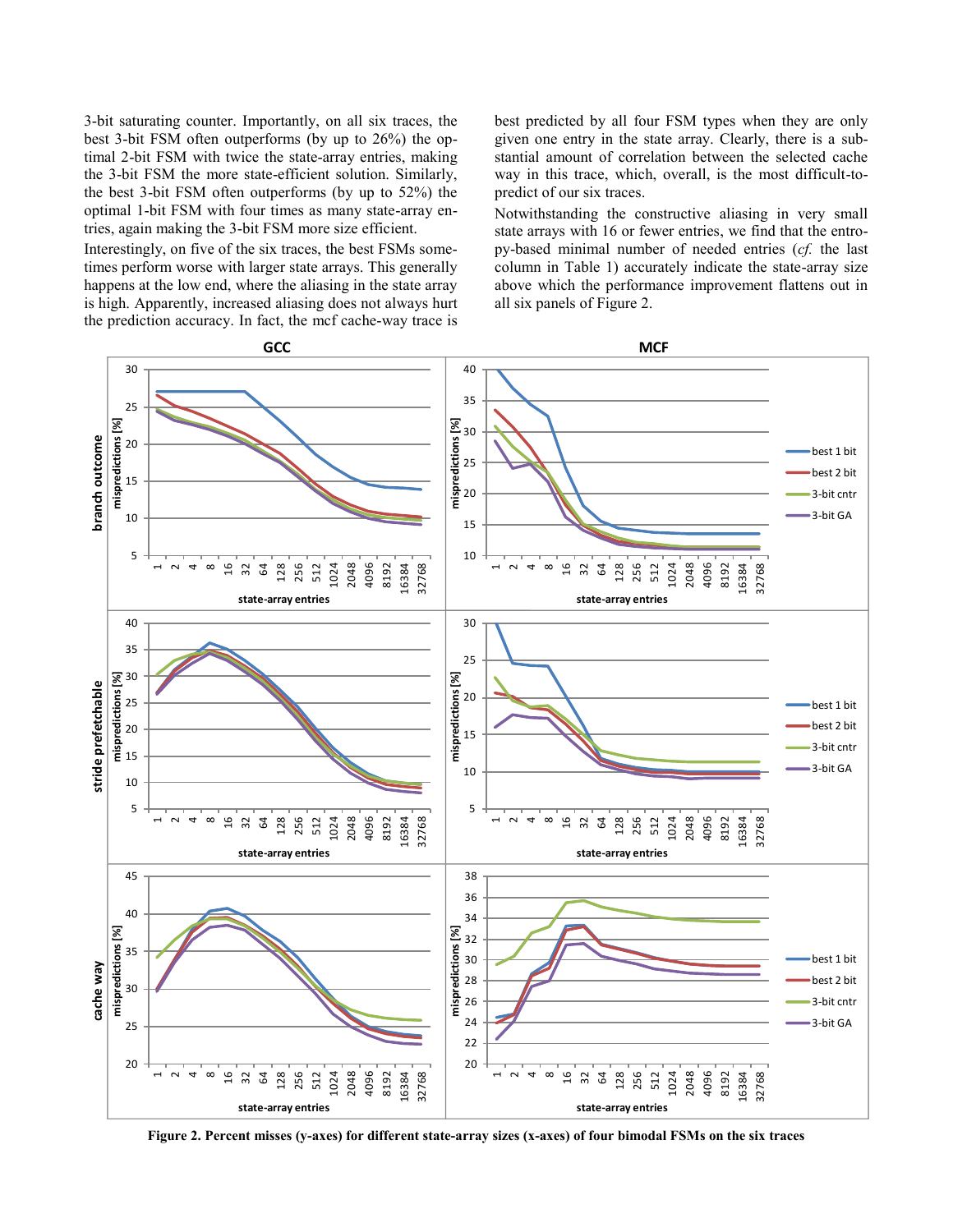#### **5.2 Throughput comparison**

This subsection compares the throughput (in billion state transitions evaluated per second) of the CUDA code running on two different GPUs and the OpenMP code running on a system with dual hex-core X5690 CPUs and hyperthreading. For clarity, we only show results for the stride prefetchability trace from mcf.



<span id="page-5-0"></span>**Figure 3. Throughput as a function of the number of statearray entries**

[Figure 3](#page-5-0) shows the throughput for different state-array sizes. On all three processors, a single state yields the highest throughput because the compilers scalarize the 1-entry arrays. The Kepler evaluates 73.6 billion state transitions per second (Gtr/s) in this configuration, the Fermi reaches 35.5 billion, and the two CPUs together peak at 6.9 billion. All larger state-array sizes result in lower but relatively stable throughputs. The Kepler's throughput drops to under 40 Gtr/s for larger array sizes. The Fermi's throughput hovers around 23 Gtr/s. The CPUs' throughput is very stable at 5.3 Gtr/s. Thus, the Kepler outperforms the Fermi by about a factor of 1.5 to 2 and the CPUs by a factor of 7 to 9 or, in a chip-to-chip comparison, one CPU by a factor of 14 to 18.



<span id="page-5-1"></span>**Figure 4. Throughput as a function of the population size**

[Figure 4](#page-5-1) compares the throughputs for different population sizes. Beyond a population size of 32, the CPUs' throughput is almost constant, but the GPUs need a population size of at least 512 to reach their full potential. Since the population size equals the number of threads in a block, it appears that a block size under 512 threads results in inefficient utilization of the GPU hardware.



<span id="page-5-2"></span>**Figure 5. Throughput as a function of the population count**

[Figure 5](#page-5-2) shows the throughputs for different population counts. Because the OpenMP code is parallelized over the FSMs within a population, there is no difference in its throughput when varying the number of populations. However, the CUDA code uses a hierarchical parallelization approach to match the GPU hardware. At least 128 populations (*i.e.*, thread blocks) are necessary to saturate the GPUs. Their performance keeps increasing beyond 128 blocks because larger numbers of blocks result in relatively less load imbalance towards the end when the scheduler runs out of blocks to allocate to the SMs. Note that the Fermi has 15 SMs, which means that a population count of 8 leaves almost half of the SMs with no work. Because SMs can run multiple blocks simultaneously, the Fermi needs at least 45 blocks with 512 threads each to fully load its SMs and the Kepler needs at least 32 blocks. However, at these numbers of blocks, no load balancing is possible as all blocks immediately start running. This is why the throughput only starts to flatten out at about 128 blocks.

In summary, the number of entries in the state arrays does not affect the throughput much, but the population count and size do. On both of our GPUs, the population size should be at least 512 and the population count 128 to fully exploit the hardware. At these sizes, the Kepler GPU is roughly nine times faster than our two high-end CPUs.

#### **5.3 Parameter-space exploration**

[Figure 6](#page-6-0) illustrates how the throughput on the Kepler and the misprediction ratio of the best 3-bit bimodal FSM depend on the population size, the population count, and the number of entries in the state arrays for the six traces.

Increasing the population size or count greatly improves the throughput but only minimally reduces the misprediction ratio. This is expected as genetic algorithms generally already produce a good solution on a single population. The purpose of the multiple populations (*i.e.*, the random restarts) is to provide variability to escape local maxima. For instance, going from 8 to 1024 populations improves the best FSM by 1.3% to 3.8%, and going from a population size of 32 to a population size of 1024 improves the best FSM by 1.7% to 3.7%.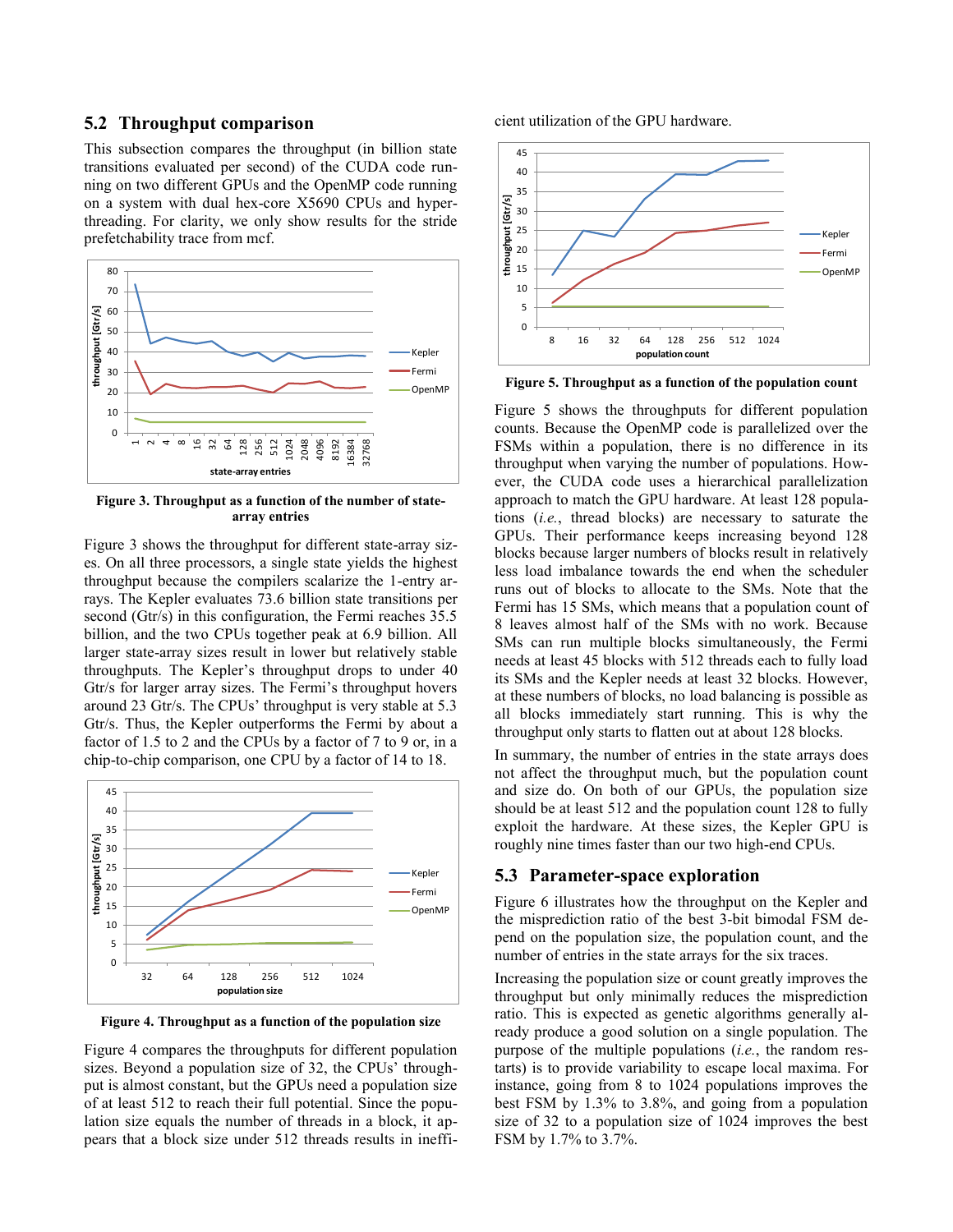Since the average number of generations is consistently between 4 and 6.5 in almost all of our experiments (not shown) and the runtime is proportional to the population size and count, the runtime can be drastically reduced by lowering the population count or the population size while only hurting the performance of the best FSM a little.

The throughput drops above 32 entries in the state arrays for the mcf branch outcome trace and especially for the three gcc traces. This is the result of the L1 data cache not being large enough to hold the active state-array elements. Mcf only has a few frequently executed load and store instructions, which is why its prefetchability and cache-way  $\frac{1}{2}$  9  $\frac{1}{2}$  01<br>tid  $\frac{1}{45}$  40

traces do not suffer from a similar drop in throughput.

#### **5.4 Best FSMs**

This section visualizes and discusses three of the FSMs that our genetic algorithm generated and compares them with the saturating up/down counter. We plot the states in square boxes and mark them with a 'P' in case of a positive (yes, true, '1') prediction and an 'N' for a negative (no, false, '0') prediction. The states are numbered for identification purposes only. The P states are completely interchangeable, as are the N states except for N0, which is the initial state.



<span id="page-6-0"></span>**Figure 6. Throughput and misprediction ratio on the six traces as a function of different parameters**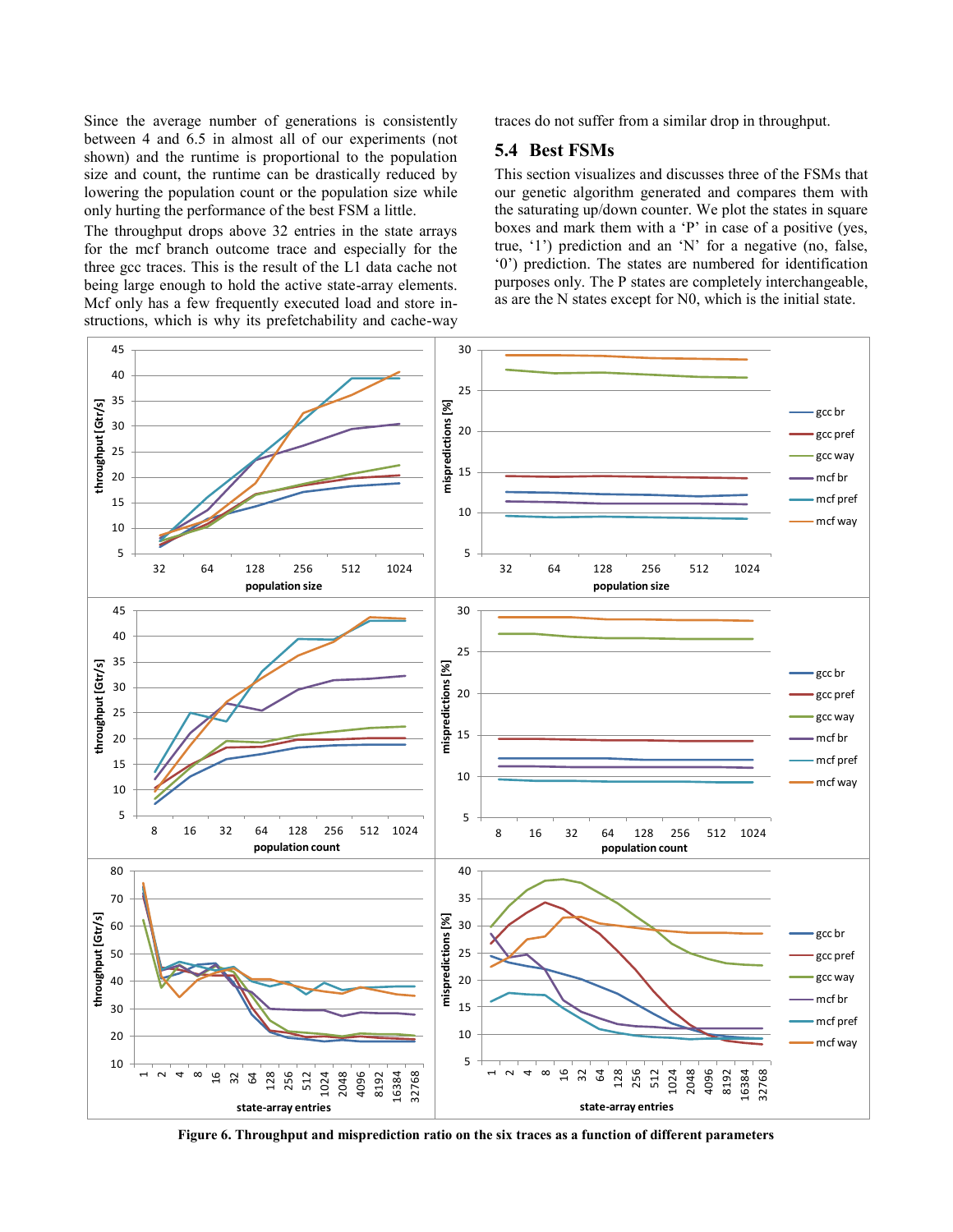



 $P_0$ 

<span id="page-7-0"></span>**Figure 7. Best 3-bit FSM on the mcf cache-way trace**

<span id="page-7-1"></span>**Figure 8. Best 3-bit FSM on the gcc prefetchability trace**

**Figure 9. Best 3-bit FSM on the mcf branch-outcome trace**

The state transitions are displayed by arrows labeled with the frequency of occurrence as a percentage of the total number of transitions. Negative labels indicate transitions on a '0' input and positive labels on a '1' input. Thus, all states have two outgoing edges.

The first FSM we want to discuss is the best 3-bit FSM for the mcf cache-way trace. This FSM is peculiar because it outperforms all other FSMs with just one entry in the state array. On every other trace, the largest state array yields the best results[. Figure 7](#page-7-0) shows how this FSM operates.

The most prominent feature of the FSM is its big cycle. This is a fundamental difference from a saturating up/down counter, which has a linear structure that looks like a doubly-linked list with loops (self edges) at the head and tail. The big cycle has several segments that are directional, *i.e.*, they have to be traversed in a specific direction (counterclockwise in the figure).

Quite a few states have loops that allow the FSM to stay in the same state. The two most frequently used states with loops are P3 and N3. The FSM stays in N3 as long as the input is '0' but switches to P3 upon encountering a '1'. However, the reverse is not true. After seeing a '0' in P3, the FSM first transitions to N1 before either going to N3 or P1. If it goes to P1, it has to traverse the entire cycle to get back to P3. N3, P3, and N1 form a small cycle, which is traversed about twice as frequently (3.1%) as the big cycle (1.5%). N1, P0, and N0 are transitional states that always force a transition to a different state.

The '0' transitions out of P1 and P2 are interesting in that they need to be followed by another '0' before the FSM starts predicting zero. Similarly, N2 needs to be followed by two '1' inputs before the FSM predicts one. The other five states provide no such hysteresis and immediately switch the prediction as soon as the opposite bit is seen. This may explain why saturating counters do not perform better on this trace. After all, *n*-bit counters with  $n \geq 2$  always provide some hysteresis when leaving their looping states. However, providing no hysteresis, as the simple lastvalue predictor does, also does not perform well because the optimal 1-bit FSM (*cf.* [Figure 2\)](#page-4-0), which outperforms the last-value predictor, is noticeably worse than the best 3-bit FSM that the GA found. So this combination of some states with and some without hysteresis appears to be important for this hard-to-predict trace.

Moreover, there are several looping states that are followed by two forced transitions before reaching the next looping state, which also seems to be an important characteristic. In fact, the chain P1, P0, and N2 is essentially the inverse of the chain N2, N0, and P2, and even the traversal frequencies are similar. The exceptions are P2 and N3.

Since there is maximal aliasing in this FSM, nothing can be derived from it about the behavior of individual instructions other than that the correlation between instructions is apparently stronger than any self correlation.

The second FSM we studied is the best 3-bit FSM for the gcc stride-prefetchability trace with 32,768 state-array entries. This FSM is interesting because it has the highest accuracy of all the FSMs we tested. Since the optimal 1 and 2-bit FSMs and the 3-bit saturating counter also perform well, this trace appears to be easy to predict. Looking at [Figure 8,](#page-7-1) we observe that the best 3-bit FSM only uses six of the eight possible states. P0 and P3 are never visited, indicating that this trace is, indeed, simple in structure. Also, folding P2 into P1 would essentially yield a saturating counter that only provides hysteresis after seeing many zeros in N3 but not after encountering many ones in P1 or many zeros in N0. Thus, this FSM has two looping zero states, one with (N3) and the other without (N0) hysteresis.

The third FSM we investigated is the best 3-bit FSM for the mcf branch-outcome trace with 32,768 state-array entries. It is noteworthy in that it barely performs better than the 3 bit counter and the optimal 2-bit FSM, but much better than the optimal 1-bit FSM. Figure 9 displays its operation.

Aside from the two very frequent looping states N0 and P1, this FSM is quite strange. However, given that the odd parts are infrequently traversed and that the FSM does not perform much better than the best 2-bit FSM, we surmise that the oddities are not particularly important. Nevertheless, there are a few interesting observations. It takes four transitions to go from one to the other looping state, which